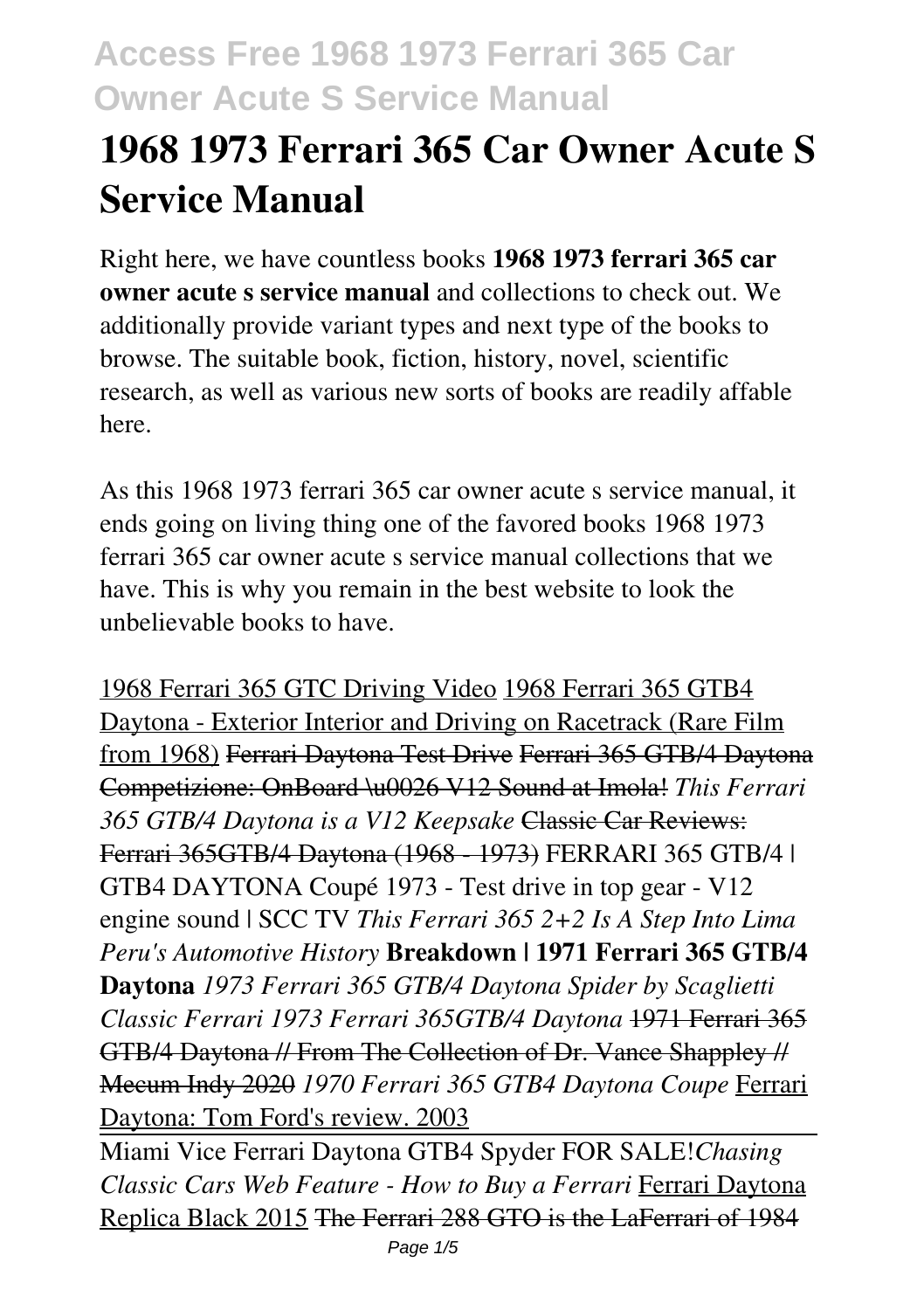Ferrari Evolution (1947-2017) ? Ferrari DAYTONA Startup Sound ??????????365GTB ???? ???? *RARE Ferrari Daytona driving in London* Ferrari Spyders at Pebble Beach *The Only Road-going Ferrari 365 GTB/4 Daytona 'Alloy' In Existence* Ferrari 365 GTC 1968 - Mille Miglia. CarshowClassic.com *FERRARI 365 GTB/4 | GTB4 DAYTONA 1973 - Modest test drive - V12 Engine sound | SCC TV*

### 1973 Ferrari 365GTB/4 Daytona**1973 Ferrari 365 GT4 2+2 Coupe - 2020 Shannons Winter Timed Online Auction**

\$775,000 1973 Ferrari 365 GTB/4 Daytona Ferrari Daytona 365 GTB/4: Exhaust Notes With Drive With Dave

Online Only: SHIFT/MONTEREY – 1971 Ferrari 365 GTB/4 Daytona Independent Competizione1968 1973 Ferrari 365 Car The 356 GTB4 was the last model made by Ferrari before Enzo sold his company to Fiat in June 1969. It was also the last 12-cylinder Ferrari to be sold new in the USA (through official channels)...

### 1968 - 1973 Ferrari 365 GTB4 | Top Speed

The 365 GTB/4 was launched during October 1968's Paris Salon and won enormous praise. It was the fastest production road car available and would be the last of Ferrari's front-engined GT's, a fact not lost on writers at the time.

1973 Ferrari 365 - RHD - Classiche Certified - 27,100 ... The Ferrari Daytona, officially designated the Ferrari 365 GTB/4, is a two-seat grand tourer produced by Ferrari from 1968 to 1973. It was introduced at the Paris Auto Salon in 1968 to replace the 275 GTB/4, and featured the 275's Colombo V12 bored out to 4,390 cc. The Daytona was succeeded by the mid-engined 365 GT4 Berlinetta Boxer in 1973.

Ferrari Daytona - Wikipedia 1968 Ferrari 365 GT 2+2 For Sale, £225000 1968 Ferrari 365 GT.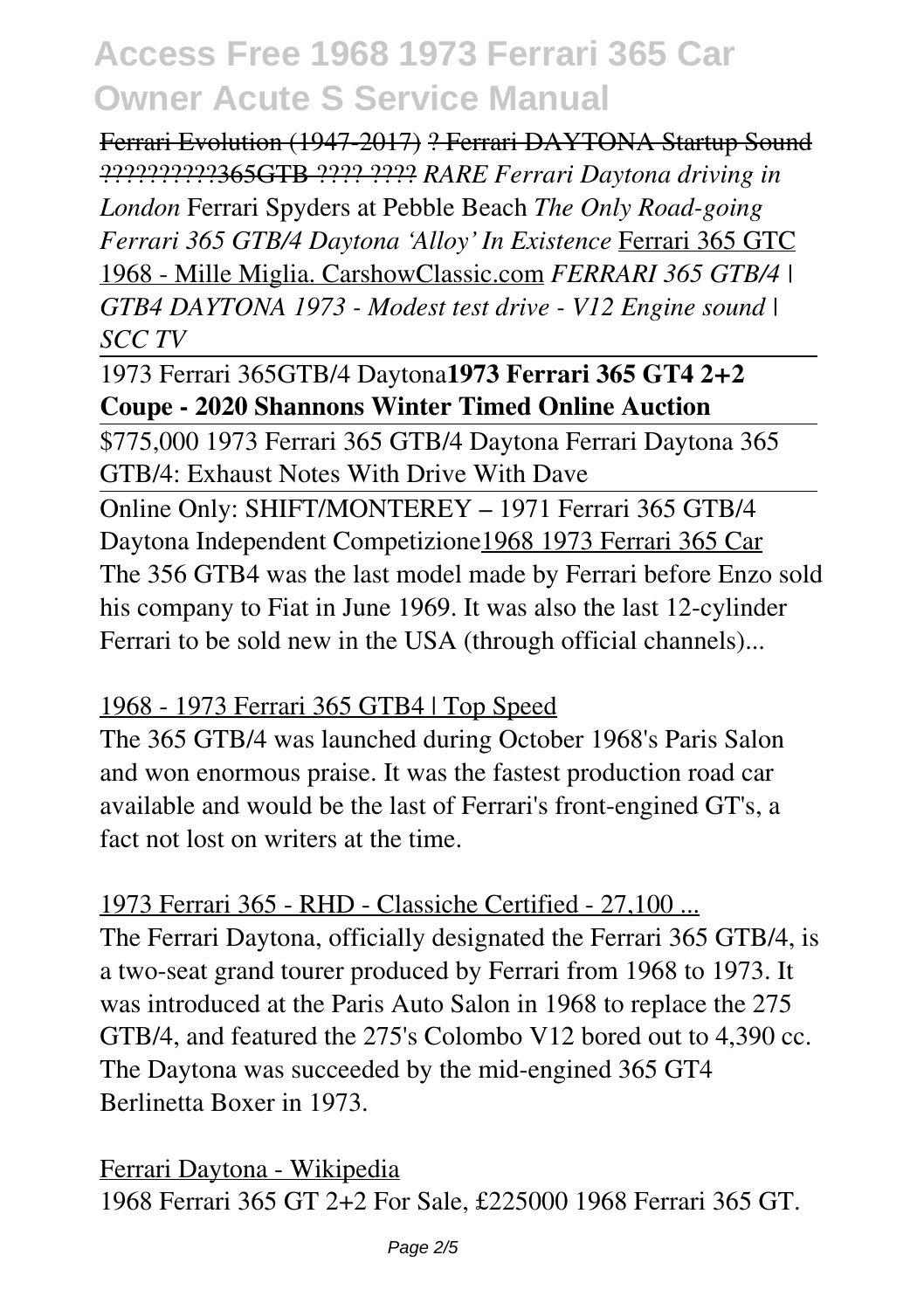LHD. Chassis 11541. Painted in its original colour of Celeste Gainsborough wit

1968 Ferrari 365 GT 2+2 For Sale | Car And Classic 1973 Ferrari 365 GTB/4 'Daytona' Berlinetta 16767 – sold for  $\epsilon$ 276,000 The Daytona berlinetta we offer was first registered in Switzerland in 1976 to one Claude Mollet (see cancelled Swiss permis on file) and possesses a continuous chain of ownership. The car was totally restored a few years ago by Autoconstruzioni SD, Nichelino (Turin) and boasts the desirable Borrani wire wheels option and a special air conditioning system.

1968?1973 Ferrari 365 GTB/4 Daytona | Review | SuperCars.net 1973 Ferrari DAYTONA Dick Lovett are delighted to offer this wonderfully presented UK right-hand drive Ferrari 365 GTB/4 'Daytona'., The Ferrari 365 GTB/4, designed by Pininfarina and constructed by Scaglietti, was first displayed at the Paris Auto Salon in 1968. It was the highly anticipa...

1973 Ferrari 365 GTB/4 'Daytona' For Sale | Car And Classic Every Ferrari is, to a greater or lesser extent, a 'landmark' car, but few of Maranello's road models have captured the imagination of Ferraristi like the 365 GTB/4. The ultimate expression of Ferrari's fabulous line of V12 front-engined sports cars, the 365 GTB/4 debuted at the Paris Salon in 1968, soon gaining the unofficial name 'Daytona' in ...

1973 Ferrari 365 GTB/4 Daytona LHD For Sale | Car And Classic Bring A Trailer: 1972 Ferrari 365 GTB/4 Daytona Berlinetta One of just 1,284 Berlinetta coupes made from 1968 to 1973, this beautiful red Ferrari packs a 4.4-liter Tipo 251 Colombo V12 engine rated at 350bhp. By Henry Kelsall 3 minutes ago For classic car listings, there probably isn't a better website out there than Bring A Trailer.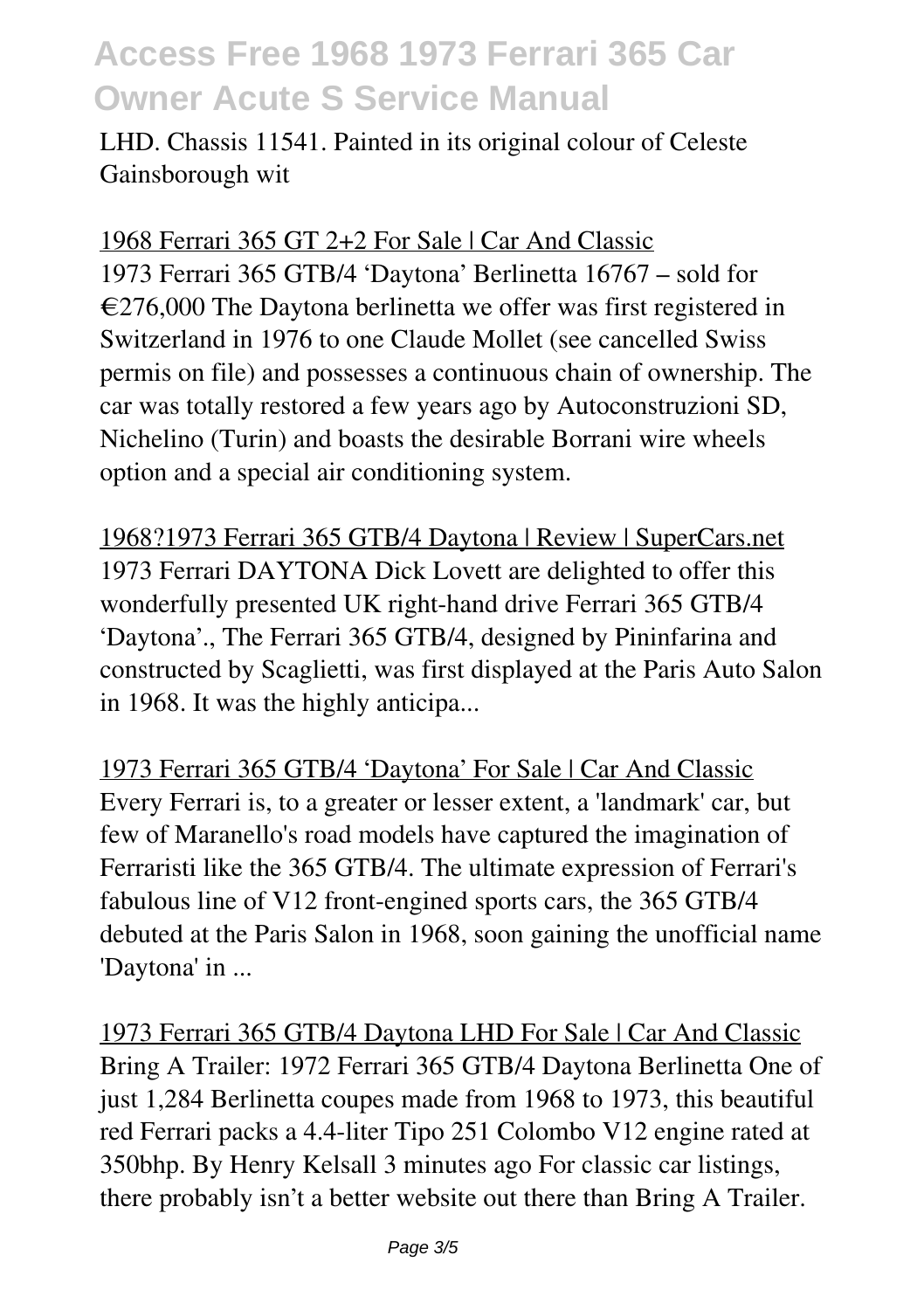### Bring A Trailer: 1972 Ferrari 365 GTB/4 Daytona Berlinetta The Ferrari 365 GTB/4 (to use its official title) was the immediate descendant for the much revered 275 GTB/4 and was first shown at the Paris motor show, 1968. The Daytona nickname was supposedly invented ... 22-Oct-2020; London; Trade; See all stock

#### Ferrari Classic Cars 365 For Sale | Car and Classic Ferrari's first road cars ever produced were V12 grand tourers. This type of car was discontinued in 1973 in favour of mid-engined

12-cylinder sports cars, later brought back in 1996 with the 550 Maranello and made ever since.

### List of Ferrari road cars - Wikipedia

This model is one of the 1,284 Berinetta coupes built for the U.S.-market between 1968 and 1973. The bid for the car is nearing half-a-million dollars already at the time of writing this article ...

Cool Car For Sale: 1972 Ferrari 365 GTB/4 Daytona Berlinetta The Ferrari 365 GTB/4, better known by the unofficial name Ferrari Daytona, is a Gran Turismo automobile produced from 1968 to 1973. It was first introduced to the public at the Paris Auto Salon in 1968 and replaced the 275 GTB/4. The Daytona was replaced by the mid-engined 365 GT4 Berlinetta Boxer in 1973.

Ferrari - Ferrari 365 Daytona GTB GTS 4 (1968–73) Ferrari 1973 365 GTB4/GTS4 - discontinued (1968-73 - 1284/122 ex.) 365 GT4 2+2 365 GT4 BB - new model

### Ferrari 1973 - classiccarcatalogue.com

History of the 1968-1973 Ferrari 365 GTB / GTS Daytona Ferrari once again used the Paris show in 1968 to unveil its latest frontengined road car, the 365 GTB/4, or "Daytona," as it came to be later known.